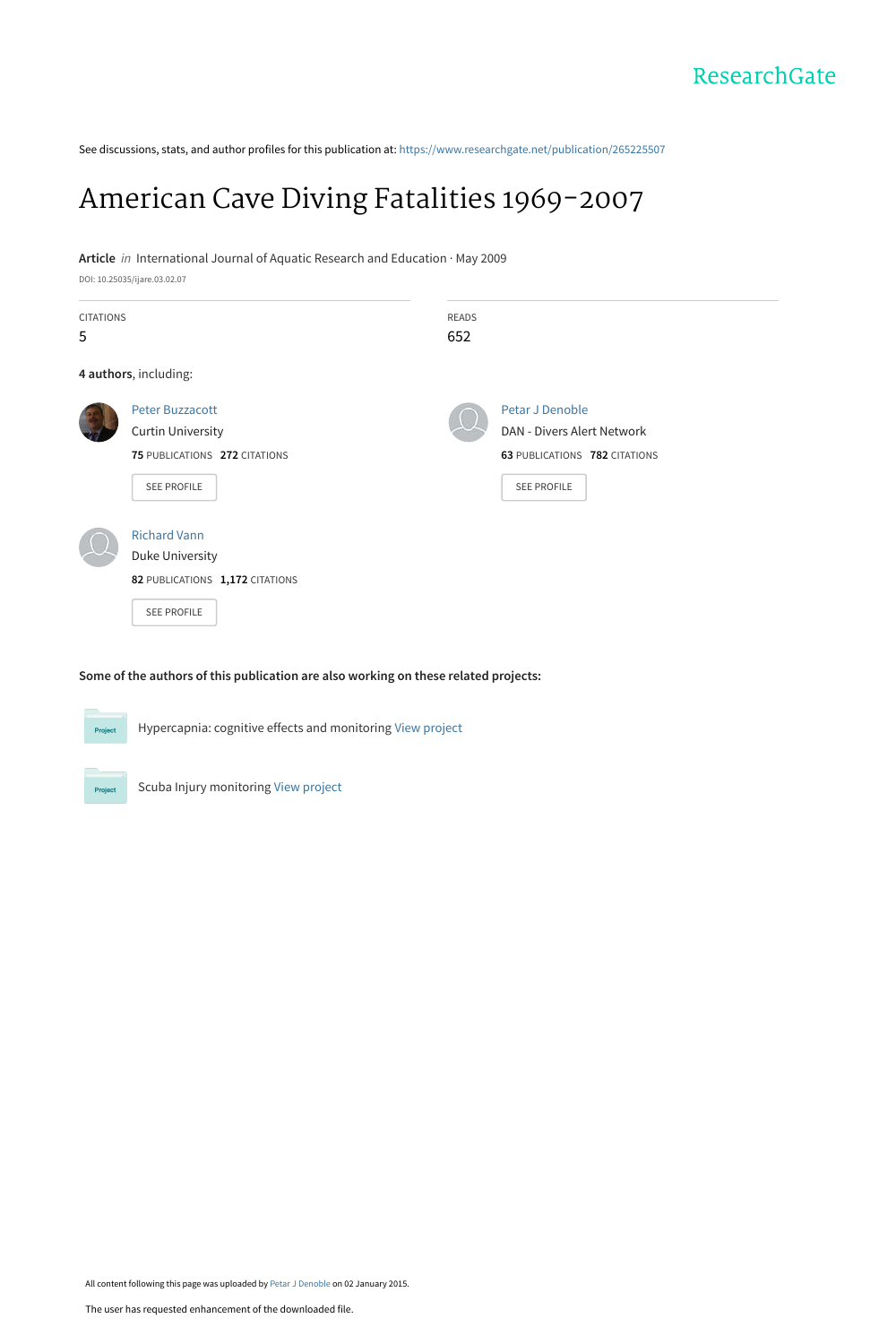*International Journal of Aquatic Research and Education,* 2009, 3, 162-177 © 2009 Human Kinetics, Inc.

# **American Cave Diving Fatalities 1969-2007**

#### **Peter L. Buzzacott, Erin Zeigler**, **Petar Denoble, and Richard Vann**

Fatality records for American cave-diving fatalities ( $n = 368$ ) occurring between 1969 and 2007 were examined and circumstances preceding each death categorized. Safety rules breached were noted in each case. The number of deaths per year peaked in the mid-1970s and has diminished since. Drowning was the most frequent cause of death, most often after running out of gas, which usually followed getting lost or starting the dive with insufficient gas. Compared with untrained divers, trained divers tended to be older, died at deeper depths and further inside caves, carried more cylinders of gas and more often died alone. Untrained divers were more likely to have dived without a guideline, without appropriate number of lights, and/or without adequate gas for the planned dive. Since running out of gas was associated with the greatest number of fatalities for trained divers, we recommend that gas management rules should receive the greatest emphasis in cave diving courses.

Cave divers visit environments with inherent hazards that include flowing water, low or no visibility, a confusing number of possible exits, restrictions, entanglement in a guideline, and, by definition, a physical overhead barrier preventing divers from ascending to the surface when desperately low on air. The first recorded scuba dive within a flooded cave occurred in August 1946, described in detail in the best-seller, *The Silent World* (Cousteau & Dumas, 1953). The first cave dives in America using scuba were made in 1952 by the Florida Speleological Society (FSS), and one year later, the FSS established the first cave-diving training program in the United States (Exley, 1994). The first known Englishlanguage text on the exploration of "sumps and vauclusian springs" was a translation of *Caves and Cave Diving* by Guy de Lavaur, published in 1957 (DeLavaur, 1957). The first American known to have died while cave diving was Connie Limbaugh, who died in 1958 while diving a cave in France, and by 1966 a report on 86 American skin and scuba deaths included 11 deaths in caves or springs (Webster, 1966). This report identified likely contributory causes, such as diving alone or failing to use a lifeline, suggesting "In virtually all of the accidents, the victims' disregard of one or more of the recognized rules or procedures for safety was found to be a contributory cause" (Webster, 1966, p. 5).

The authors are with Divers Alert Network in Durham, North Carolina. Peter Buzzacott is also with the University of Western Australia, School of Population Health in Crawley. Petar Denoble and Richard Vann are also with Duke University, Department of Anesthesiology in Durham, NC.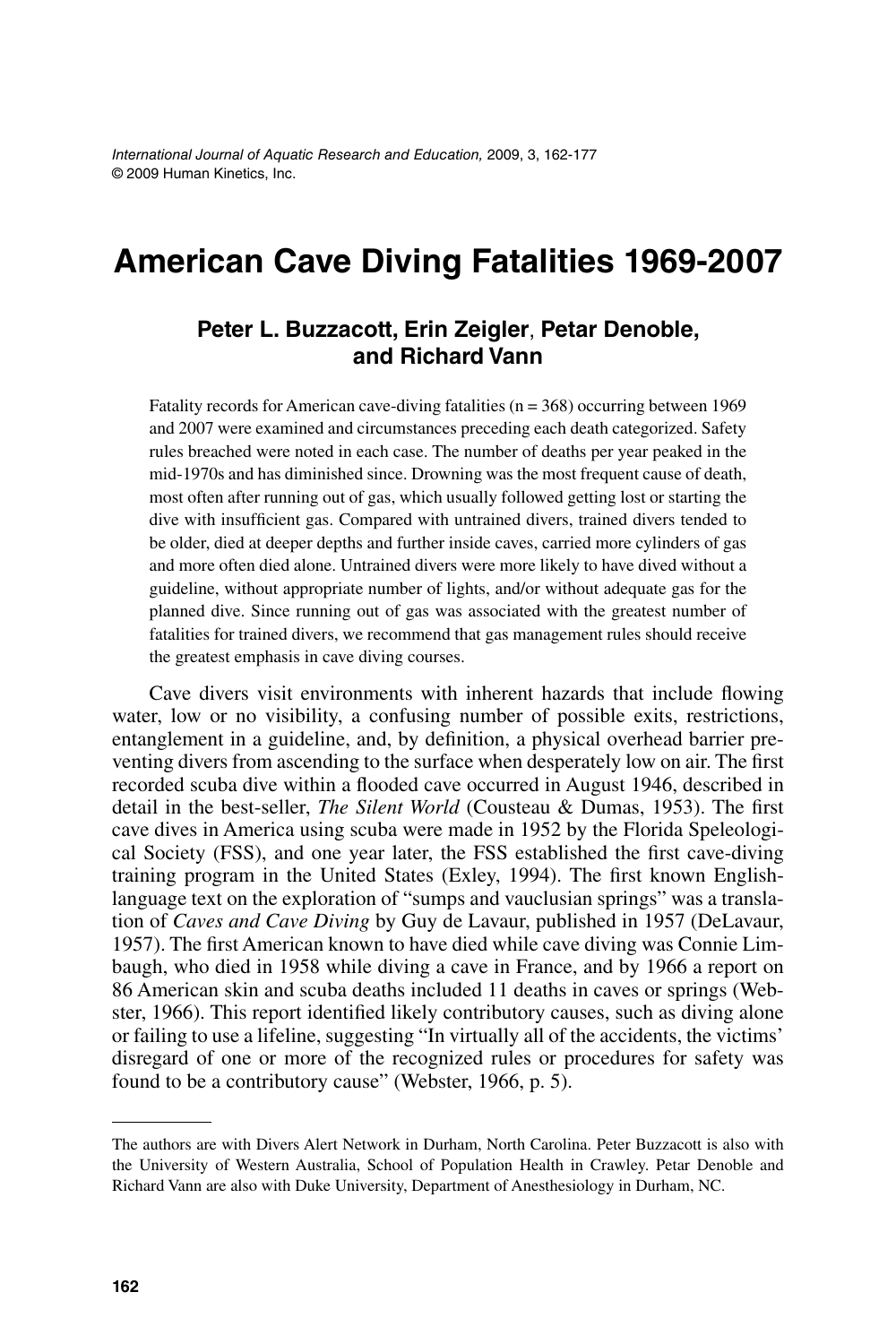## **Cave Diver Training in America**

The first American cave diving instructional text was published in 1969, when Sheck Exley wrote the *Dixie Cavern Kings Cave Diving Manual*, the same year the National Association for Cave Diving (NACD) was established by David Desaultels (Exley, 1994). Today the NACD has over 1,000 current members who have completed cave diver training (Bauer, 2007). The *Cave Diving Manual* appeared in 1972 (Mount, 1972) followed by *Safe Cave Diving* in 1973 (Mount, Dickens, & Exley, 1973). This period of American cave diver training material production was concurrent with a series of diving safety seminars in which annual fatality reports and possible risk factors were presented (Desautels, 1970, 1972; Desautels & Briel, 1968). At this time, Desautels added details of 155 known cave and sinkhole diving fatalities to the Rhode Island University diving fatality database (Schenck, McAniff, Schenck, & Schenck, 1972). The subsequent report noted the high incidence of multiple fatalities in Florida caves, that cave and sink divers were dying at deeper depths than other American divers and that the proportion of cases involving untrained divers had actually risen in recent years.

In 1973, Sheck Exley formed and became chairman of the National Speleological Society (NSS) Cave Diving Section (CDS), to date the largest cave diver training organization in the world (Exley, 1994). In 1979, Exley published *Basic Cave Diving: A Blueprint for Survival*, with descriptions of safe diving practices and brief case narratives where these practices were not followed and divers died as a result (Exley, 1979). This close relationship between case review and safe practice has been repeated in cave diver training materials since. In 1991, the method was adapted to examine diving practices at shipwrecks (Chowdhury, 1991), where human-created overhead environments present challenges and hazards that are similar to cave diving. That same year, Martyn Farr published a case series of cave diving fatalities with potential root causes as an appendix (Farr, 2003). Today, many cave-diver training texts review cave-diving fatalities as part of the cave-diving course (Harrison, Bulling, & Richardson, 1998; Wohlers, 1993). The NSS-CDS continued to produce American cave diver training texts throughout the 1980s. Other training agencies followed suit in the 1990s and gradually as landowners became aware of the availability of training, untrained divers found it increasingly difficult to access popular caves (Farr, 2003).

When *Blueprint for Survival* was published in 1979, cave diver training agencies accepted that most cave diving accidents involved three initial common risk factors (Zumrick, Prosser, & Grey, 1988):

- Failing to dive with a continuous guideline to the surface;
- Failing to limit the dive's penetration to 1/3 of the starting air volume; and/or
- Diving beyond a safe depth for the type of gas being used.

In 1984, two additional rules were added: that all divers entering caves should have cave diving training, and each diver should have three sources of light, each capable of outlasting the dive (Jablonski, 2001). These five rules now form the core of many cave diver courses (Bozanic, 1997; Harrison et al., 1998; Jablonski, 2001).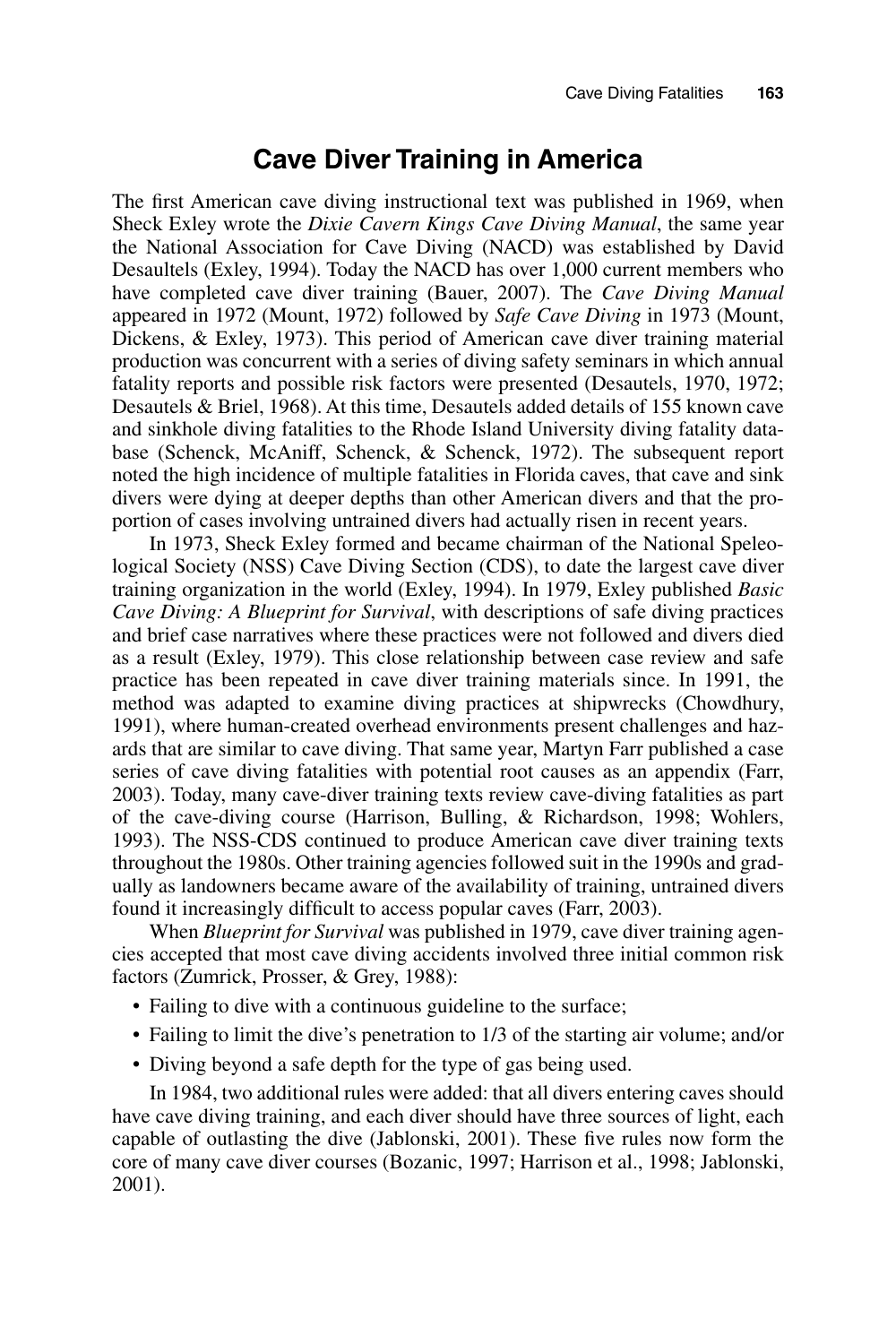## **Cave Diving Fatality Reviews**

A case series of 11 British diving fatalities was published in 1980 (Churcher & Lloyd, 1980) in which overrunning the air margin was implicated in eight of those deaths. This review was soon followed by a descriptive case series of 11 cave and sinkhole diving fatalities occurring in South Australia between 1950 and 1980, published in 1981 (Horne, 1981) and revised in 1987 to include a further three cases (Horne, 1987). Horne found the majority of cave-diving fatalities (91%) involved running out of air as a result of either deep-diving with inadequate gas reserves or getting lost in silty, low visibility conditions. Horne concluded " . . . it is absolutely essential for all prospective cave divers to learn about the special hazards and techniques involved in the activity, before they enter water filled caves" (Horne, 1987, p. 64). Australian cave diving fatalities were included in annual diving fatality reports between 1972 and 1998 and in compendiums of these reports (Walker, 1998, 2002). Interestingly, cave diving deaths virtually ceased altogether in Australia after the Cave Divers Association of Australia was formed in 1973, following a number of high profile cave diving deaths (Bulling  $\&$ Harrison, 1998) and access to popular caves became restricted to trained cave divers only (Farr, 2003).

Since 1992 through the present day, the NSS have published case narratives of recent cave diving fatalities, in the hope that future cave divers will not repeat contributory errors of judgment (Grey, 1992). In 1997, an analysis of 287 cave diving fatalities that had occurred within Florida was conducted and, where information was sufficient to suggest likely circumstances preceding each case, potential causal factors were proposed (Byrd & Hamilton, 1997). The authors noted that drowning accounted for the majority of causes of death (93%) and that a lack of cave diver training was the leading contributing factor, followed by the failure to use a continuous guideline back to safety.

In the United Kingdom, cave diving fatalities are included within the British Cave Rescue Council (BCRC) annual incident reports (Allwright, 2006) and also within the British Sub-Aqua Club's annual incident reports (Cumming, 2005, 2006). In 1999, the BCRC published an analysis of British cave rescues (Allwright, 1999), including seven cave diving incidents, modeled on an earlier analysis of 25 French cave diving fatalities (Dodelin, 1997).

In 2005, the NSS published a summary and analysis of ten American cave diving fatalities (Gooking, Green, & Burns, 2005), identifying likely contributing factors. In 2006, a British analysis (Brock, 2006) compared nine cave diving fatalities occurring within the previous 25 years to 11 that had occurred in the 34 years before that period (Churcher & Lloyd, 1980). The latter report concluded, "the most significant hazard to experienced divers is inadequate line management and the most frequent major hazard to inexperienced divers is lack of training" (Churcher & Lloyd, 1980, p. 1).

The work summarized above identified events that may have contributed to cave diving deaths and led to training programs with rules to make these events less likely. The effectiveness of these programs is suggested by a decline in the proportion of deaths involving untrained divers. We reviewed 368 cave diving deaths to identify the rules most frequently violated by either trained or untrained divers. We hypothesize that different circumstances apply to fatalities in these groups and argue that for trained divers, the most important rules are associated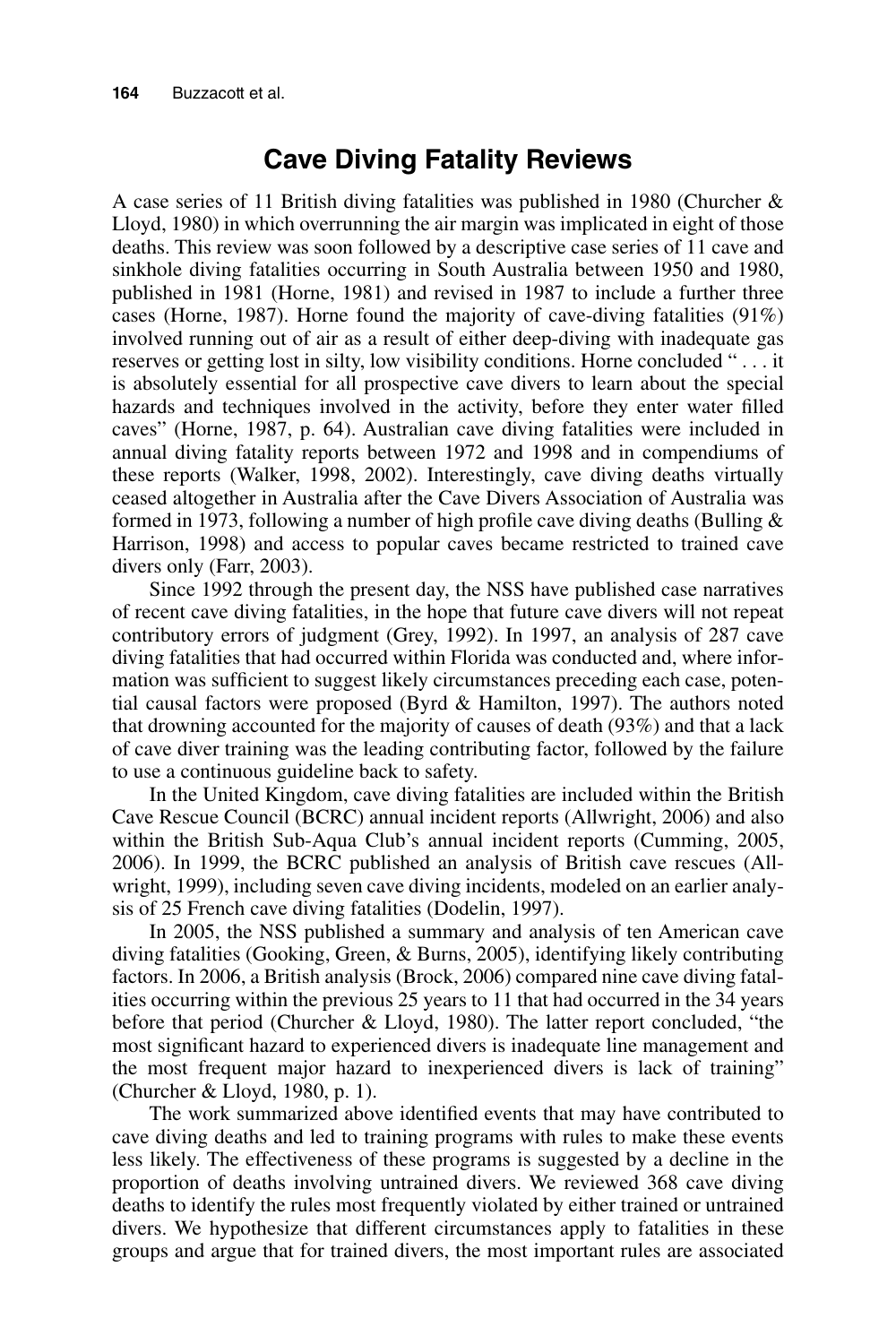with the most frequent incidence of deaths. We further propose that greater emphasis given these rules during training might make cave diving even safer with fewer cave diving fatalities.

## **Method**

### **Data Sources**

American diving fatalities were investigated by John McAniff of the University of Rhode Island between 1970 and 1989 (McAniff, 1970, 1989) in conjunction with the Divers Alert Network (DAN) from 1989 until his retirement in 1995 (Dovenbarger, 1991) and by DAN since 1995 through the present day (Vann et al., 2005). Cave diving fatality records contained within the collection at DAN were reviewed and the circumstances surrounding each death were classified according to a system similar in practice to one used in 1997 to classify factors relating to cave diving fatalities in Florida alone (Byrd & Hamilton, 1997) and to the method employed when classifying 103 shipwreck diving fatalities in 1992 (Chowdhury, 1992). Up to four stages in the chain of events leading up to each case were classified using a process of root cause analysis. Root cause analysis is defined by the USA Department of Veteran's Affairs as "a process for identifying the basic or contributing causal factors that underlie variations in performance associated with adverse events or close calls"(NCPS, 2008). The four stages were the *cause of death*, the *preceding event* immediately before the death, the *harmful action* known to have occurred immediately before the preceding event, and the event that led to, or *triggered*, the harmful action.

Causes of death were taken from autopsy, medical examiner reports, or death certificates. Circumstances preceding each death were classified according to evidence contained within each file, such as witness statements, police reports, equipment examinations, gas analysis reports, and other documents. As each new classification was identified and added to the instrument, the sequential number of cases reviewed was recorded and growth of the instrument was charted (see Figure 1).

We also noted cave diving safety rules that were broken in each case and then, when a broken rule directly affected the chain of events, breaking that rule was classed as relevant. Breaking the training rule was deemed relevant only when a diver was known to be untrained and known to have broken at least one other rule classed as relevant to the death. Merely being untrained was not deemed relevant if no other rules were broken and classed as relevant.

Each case was then again reviewed and the chain of events classified by a second reviewer. The two initial classifications were compared and overall interrater agreement calculated for up to four stages classified by the reviewers. Exact or proportion of agreement was measured for rules classed as broken or relevant. Disparate classifications were reexamined and the disparity resolved between reviewers. Raw initial agreement between raters during the first 316 cases measured just 52% when classifying which of the five rules had been broken (344/666 rules classed as broken), and 61% when classifying which of any broken rules had been directly relevant to the death (211/348 rules classed as broken *and* relevant).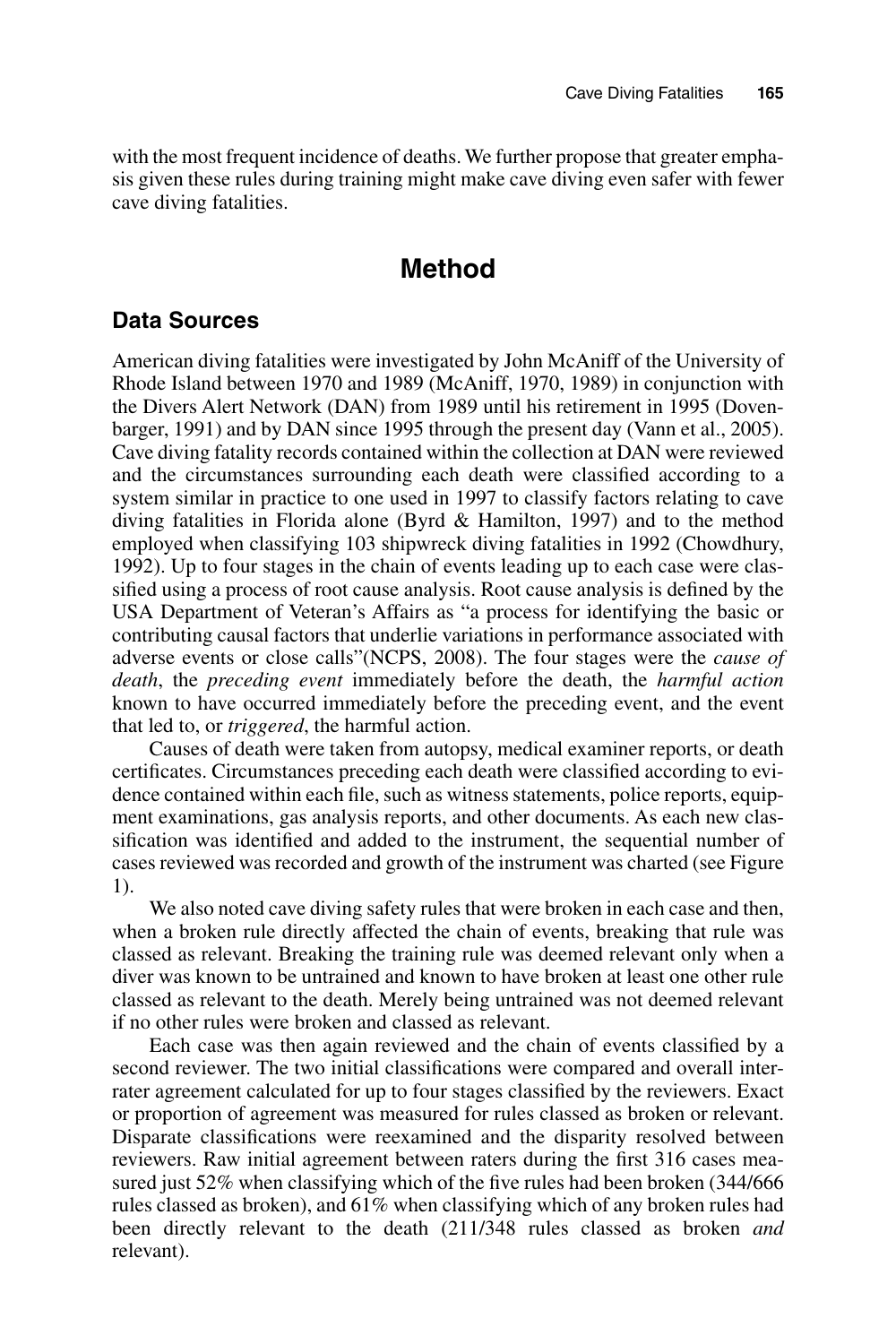

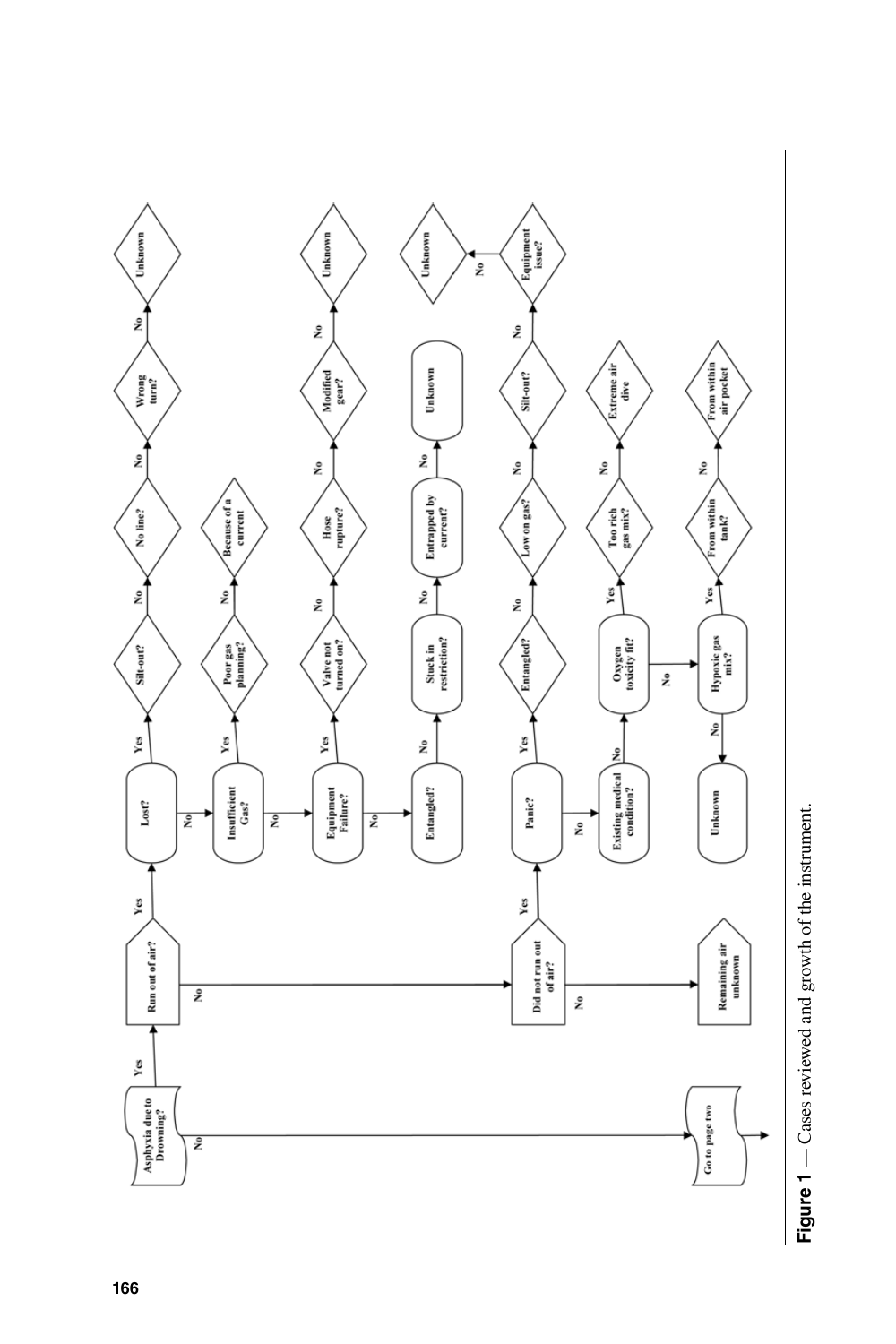

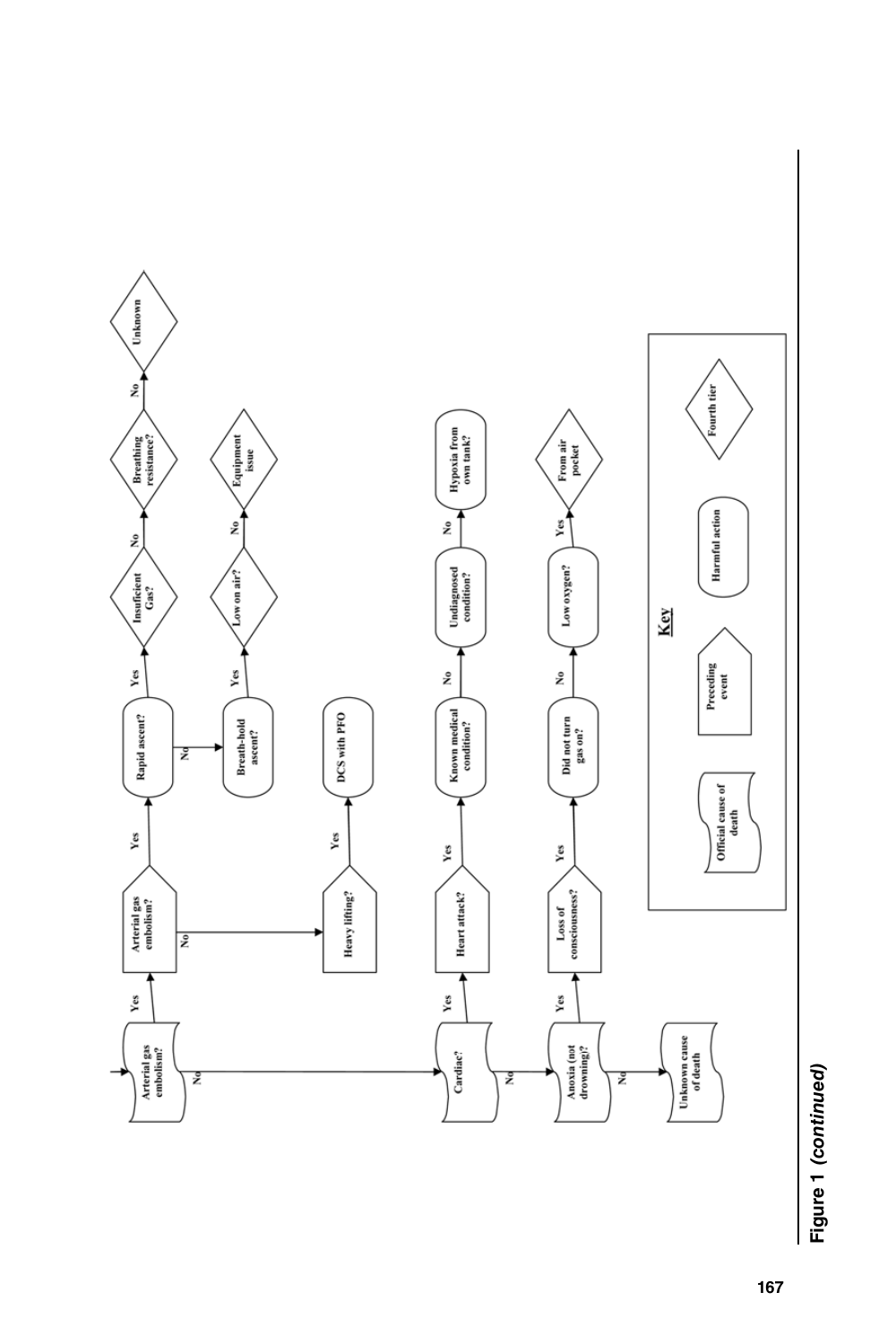#### **Statistics**

Data were managed using Microsoft Access and analyzed using SAS version 9.1 (SAS Inc, Cary, NC). Interrater agreement was measured using simple kappa, proportion of agreement adjusted for chance occurrence. Scores between 0.41– 0.60 indicate fair agreement, 0.61–0.80 good agreement, 0.81–0.90 very good agreement, and between 0.91 and 1.00 excellent agreement (Byrt, 1996). Differences in means were tested using Student's T-tests for normally distributed continuous variables and by Wilcoxon Rank-Sum test for data with skewed distributions (depth and distance inside cave). Odds ratios are reported with 95% confidence intervals. Variables of interest were then fitted to a logistic model. Nonsignificant variables ( $p \leq .05$ ) were removed by backward elimination.

### **Results**

Initially, the classification instrument started with just two possible causes of death (drowning and unknown), three possible preceding events, eight possible harmful acts and 14 possible triggers (the fourth tier). These were selected as a starting point by reviewing 50 pilot cases before the commencement of the classification phase. The subsequent growth of the instrument over the review of the first 373 cases is shown in Figure 2. The finished instrument contained five causes of death, seven preceding events, 21 harmful acts, and 25 triggers. The last addition to the instrument occurred while reviewing the 244th case, and there were no further categories needed to classify the remaining 129 cases. Of the 373 cases co-reviewed, 316 occurred between 1969 and 2007 inclusive, and of the last 129



Figure 2 — Growth of classification categories by number of cases reviewed.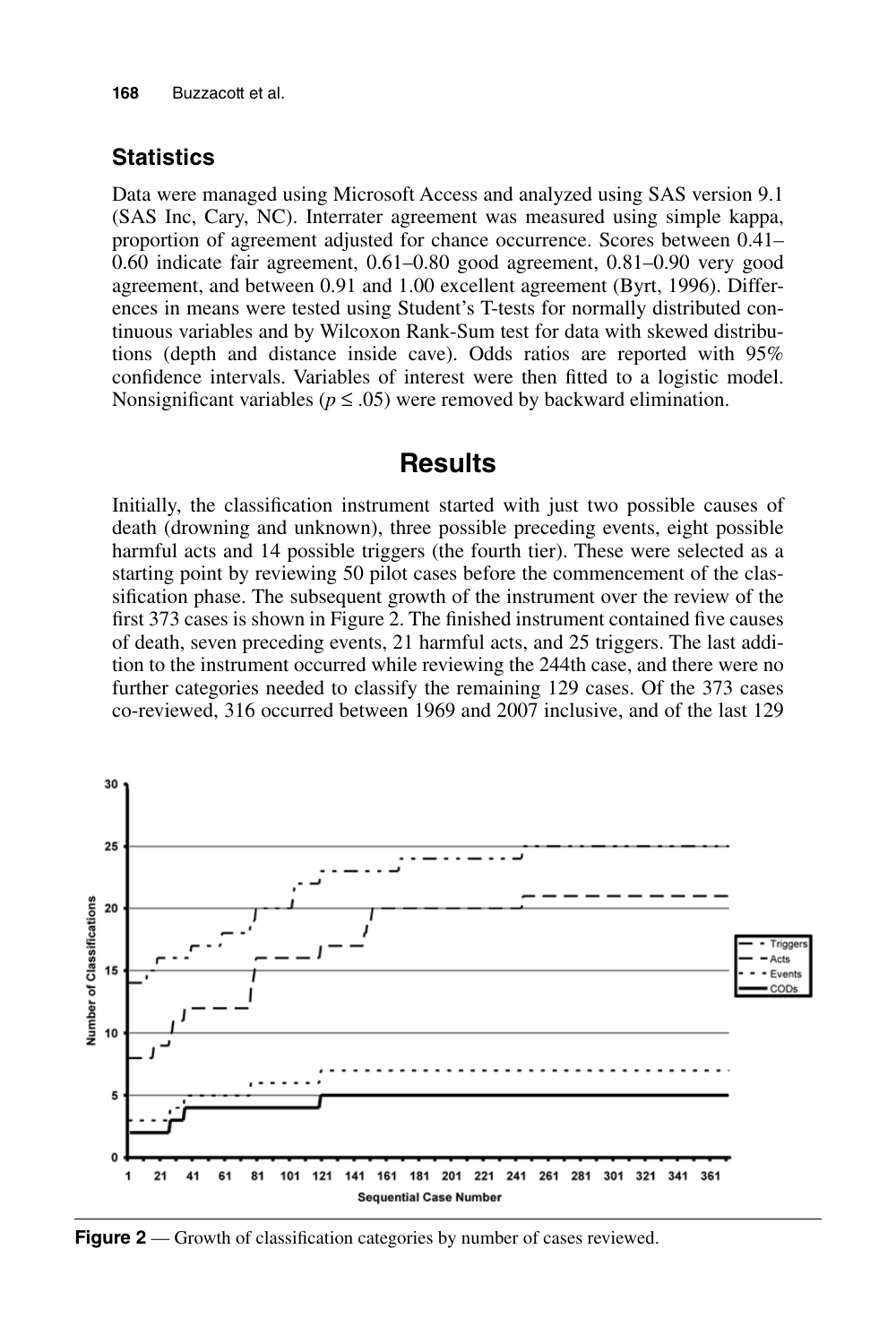cases reviewed by both reviewers, 127 occurred during this same time period, which is when cave-diver training was available, as described earlier. For each of the four stages classified, interrater agreements are presented in Table 1. Measurement of initial agreement was completed with case number 316 and the remaining 52 cases were reviewed by single reviewers. As indicated by the last row of Table 1, at that stage initial agreement was generally good.

At the completion of the study, the final dataset comprised 368 divers who died while diving in caves between 1969 and 2007. Males accounted for 95% (*n*  $=$  350) of all fatalities. Of the 368 cave diving fatalities, 329 (90%) died in caves within the USA, 14 (4%) in Mexico, and 9 (2%) in the Bahamas. The remaining 16 divers (4%) were distributed between 10 other countries. Most of the deaths (*n*  $= 287$ ) within America occurred in Florida (87%), 6 (2%) died in Texas, 6 (2%) in Missouri, 4 (1%) in Georgia, 4 (1%) in Hawaii, and the remaining 22 divers (7%) were distributed across 16 other states. In Florida, three caves accounted for 111 of the 287 deaths (39%). They were Peacock Slough  $(n = 46, 16\%)$ , the Devil's System (*n* = 34, 12%), and Little River Spring (*n* = 31, 11%).

Of the 275 divers whose occupation was known, the two most common were student  $(n = 89, 32\%)$  and U.S. Military  $(n = 34, 12\%)$ . Professional divers and/or diving instructors accounted for 15 of the 275 (5%). Of 199 divers for whom the level of recreational diving certification was known, 26 (13%) were rated diving instructors. Marital status was known for 262 divers; 96 were single (37%), 154 married (59%), and 12 were divorced/widowed (5%).

Seventy-four divers (20%) were known to have been trained in cave-diving techniques, while 208 (57%) were reported to have not completed any cave diving training. The training status of the remaining 86 (23%) divers could not be determined from information contained within the records. The number of deaths per year within the dataset appears to diminish over time, as shown in Figure 3, while the proportion of divers who were trained appears to have increased over the same period, as shown in Figure 4.

As shown in Table 2 binary tests indicated that compared with untrained divers, trained divers tended to be older  $(p < .01)$ , to die at deeper depths  $(p < .01)$ , further into the cave ( $p < .01$ ), to carry more cylinders ( $p < .01$ ), and to die alone  $(p < .01)$ . Table 2 also illustrates the proportion of deaths where divers were known to have broken any of the five rules and when breaking those rules directly contributed to each death.

#### **Table 1 Measures of Interrater Agreement**

|                                        | <b>Cause of</b><br><b>Death</b> | <b>Preceding</b><br>Event | <b>Harmful</b><br><b>Action</b> | <b>Trigger</b> |
|----------------------------------------|---------------------------------|---------------------------|---------------------------------|----------------|
| Proportion of agreement (n<br>$= 316$  | 94%                             | 91%                       | 72%                             | 89%            |
| Proportion of agreement (last)<br>127) | 90%                             | 98%                       | 90%                             | 93%            |
| kappa (n = $316$ )                     | 0.77                            | 0.61                      | 0.32                            | 0.65           |
| kappa (last 127)                       | 0.76                            | 0.88                      | 0.68                            | 0.57           |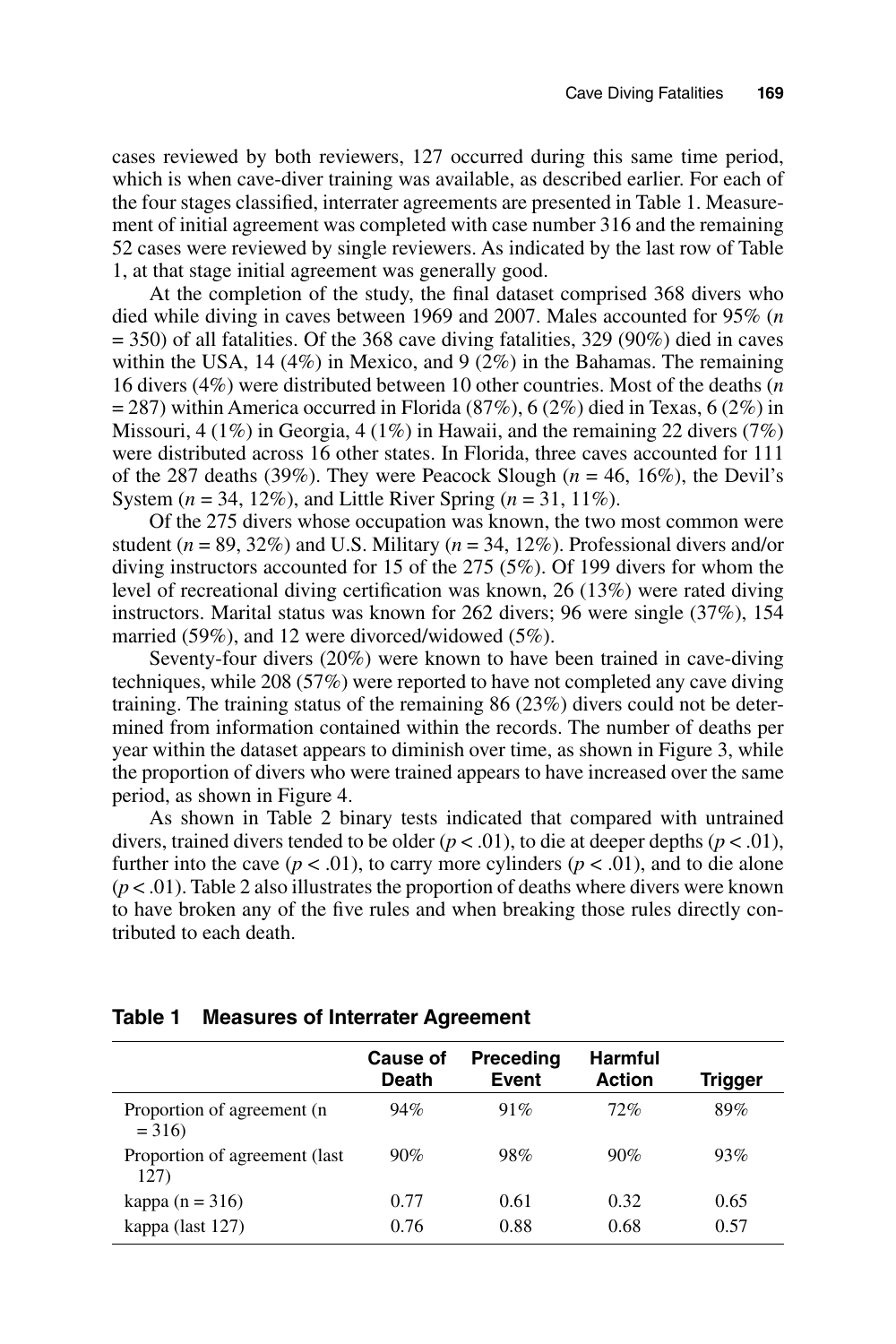

**Figure 3** — Number of reported cave diving deaths by year.



**Figure 4** — Proportion of cave diving deaths by trained divers, by year.

In addition to breaking the training rule, untrained divers were significantly more likely than trained divers to have broken the continuous guideline rule (OR 10.9, 95% CI 5.1, 23.0), the three lights rule (OR 15.6, 95% CI 6.8, 35.7), and the thirds rule (OR 2.8, 95% CI 1.6, 5.1). Among untrained divers, it was significantly more likely that breaking the rule of thirds would be relevant (OR 2.0, 95% CI 1.1, 3.7) and that breaking the continuous guideline rule would be relevant (OR 6.9,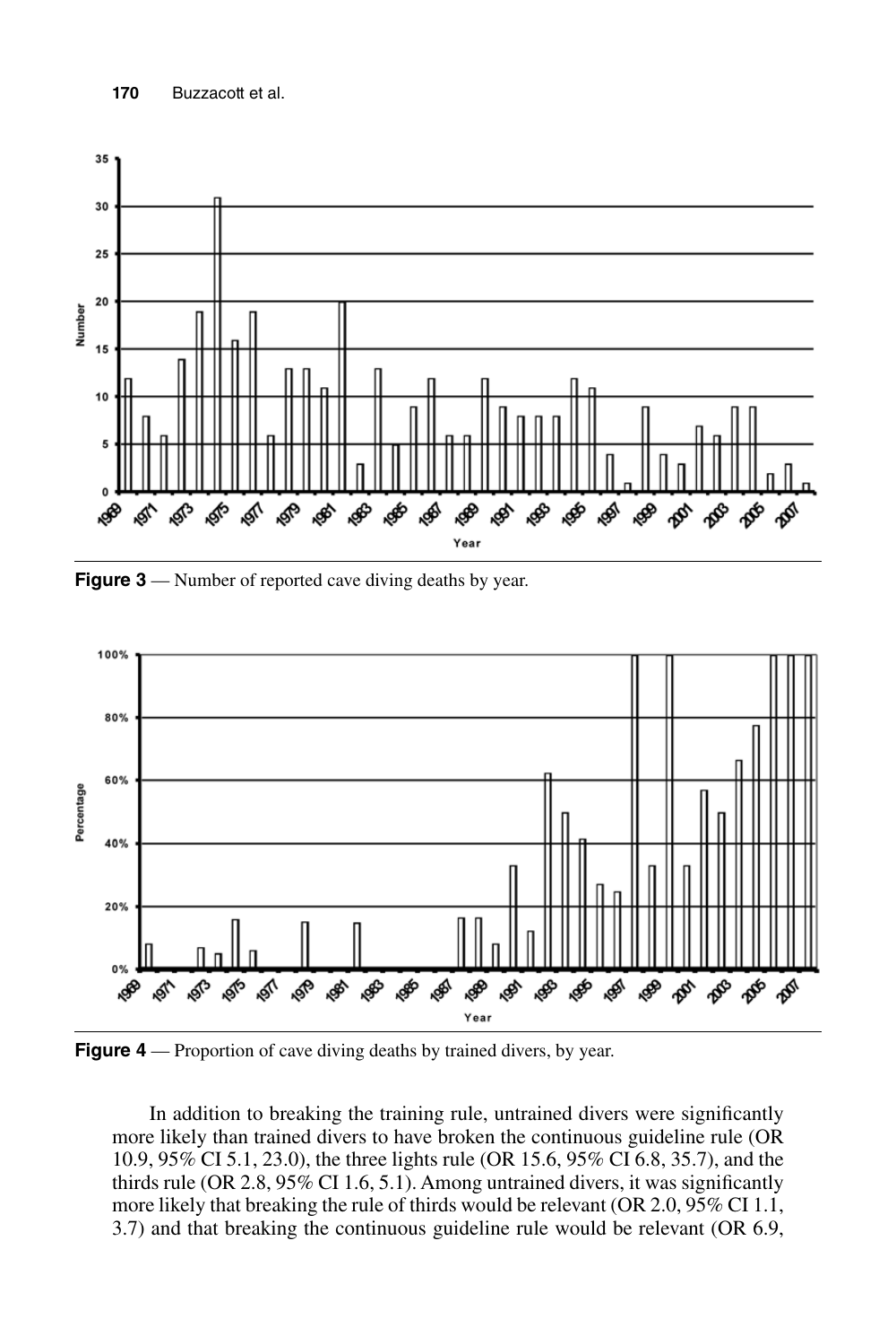|                                    | Trained ( $n = 74$ ) | Untrained ( $n = 208$ ) | Overall ( $n = 368$ )  |
|------------------------------------|----------------------|-------------------------|------------------------|
| Age in years $\bar{u}$ (SD, n)     | 37.5 (11.4, 72)      | 26.7 (8.9, 205)         | 28.8 (10.3, 363)       |
| Depth in feet $\bar{u}$ (SD, n)    | 155 (127, 49)        | 74 (37, 170)            | 91 (71, 268)           |
| Distance in feet $\bar{u}$ (SD, n) | 750 (817, 41)        | 258 (406, 133)          | 374 (544, 210)         |
| Number of cylinders $n$ (%)        |                      |                         |                        |
| Single cylinder                    | 5(7)                 | 143 (69)                | 181 (49)               |
| More than one cylinder             | 37(50)               | 17(8)                   | 65(18)                 |
| Total                              | 42(57)               | 160(77)                 | 246 (67)               |
| Single or multiple $n$ (%)         |                      |                         |                        |
| Single deaths                      | 58 (78)              | 89 (43)                 | 188 (51)               |
| Multiple deaths                    | 16(22)               | 119 (57)                | 180 (49)               |
| Rules Broken n (%)                 |                      |                         |                        |
| Thirds Rule                        | $19(26)^a$           | $103(50)^a$             | $152(41)^a$            |
| <b>Training Rule</b>               | $0(0)^{a}$           | $208(100)^a$            | $208(57)^a$            |
| Line Rule                          | $9(12)^{a}$          | $125(60)^a$             | $162 (44)^a$           |
| Gas Rule                           | $12(16)^a$           | 6(3) <sup>a</sup>       | $25(6.8)^a$            |
| <b>Lights Rule</b>                 | $7(9)^a$             | $129(62)^a$             | $167 (45)^a$           |
| Broken <i>and</i> Relevant n (%)   |                      |                         |                        |
| Thirds Rule                        | $16(84\%)^b$         | 74 $(72\%)^b$           | $109(72\%)^b$          |
| <b>Training Rule</b>               |                      | 127 $(61\%)^b$          | $127 (61\%)^b$         |
| Line Rule                          | 5 $(56\%)^b$         | 69 (55%) <sup>b</sup>   | $87(54%)$ <sup>b</sup> |
| Gas Rule                           | $3(25%)^b$           | $2(33%)^b$              | $8(32\%)^b$            |
| <b>Lights Rule</b>                 | $0 (0\%)^b$          | $2(2\%)^b$              | $3(2\%)^b$             |

**Table 2 Characteristics of Cave Divers by Training Status**

*Note*.  $\bar{u}$  = Mean, *SD* = standard deviation, n = number of cases.  $a$  = percentage of divers who broke rule, by training status;  $\phi$  = percentage of times broken rule deemed relevant, by training status.

95% CI 2.6, 17.8). Trained divers were more likely to dive with a gas that was inappropriate for the depth, such as deep-air diving (OR 6.5, 95% CI 2.3, 18.2), but breaking that rule was not more likely to be relevant.

Training did not appear to significantly change the likely cause of death. Causes of death among trained and untrained divers are presented in Table 3. For those divers who drowned  $(n = 294)$ , the event that immediately preceded death is presented in Table 4. Untrained divers were more likely to have run out of air before drowning (OR 3.3, 95% CI 1.7, 6.3). For those divers who ran out of air (*n*  $= 211$ ), the harmful actions that immediately preceded running out of air are shown in Table 5. Getting lost or making a dive with insufficient air preceded 76% of divers running out of air. Circumstances that preceded getting lost  $(n = 93)$  are presented in Table 6 and circumstances preceding insufficient gas  $(n = 67)$  are presented in Table 7.

Fitting the main effects to a logistic model, and removing least significant effects by backward elimination, the remaining differences between trained and untrained divers were that older divers who died in caves were more likely cave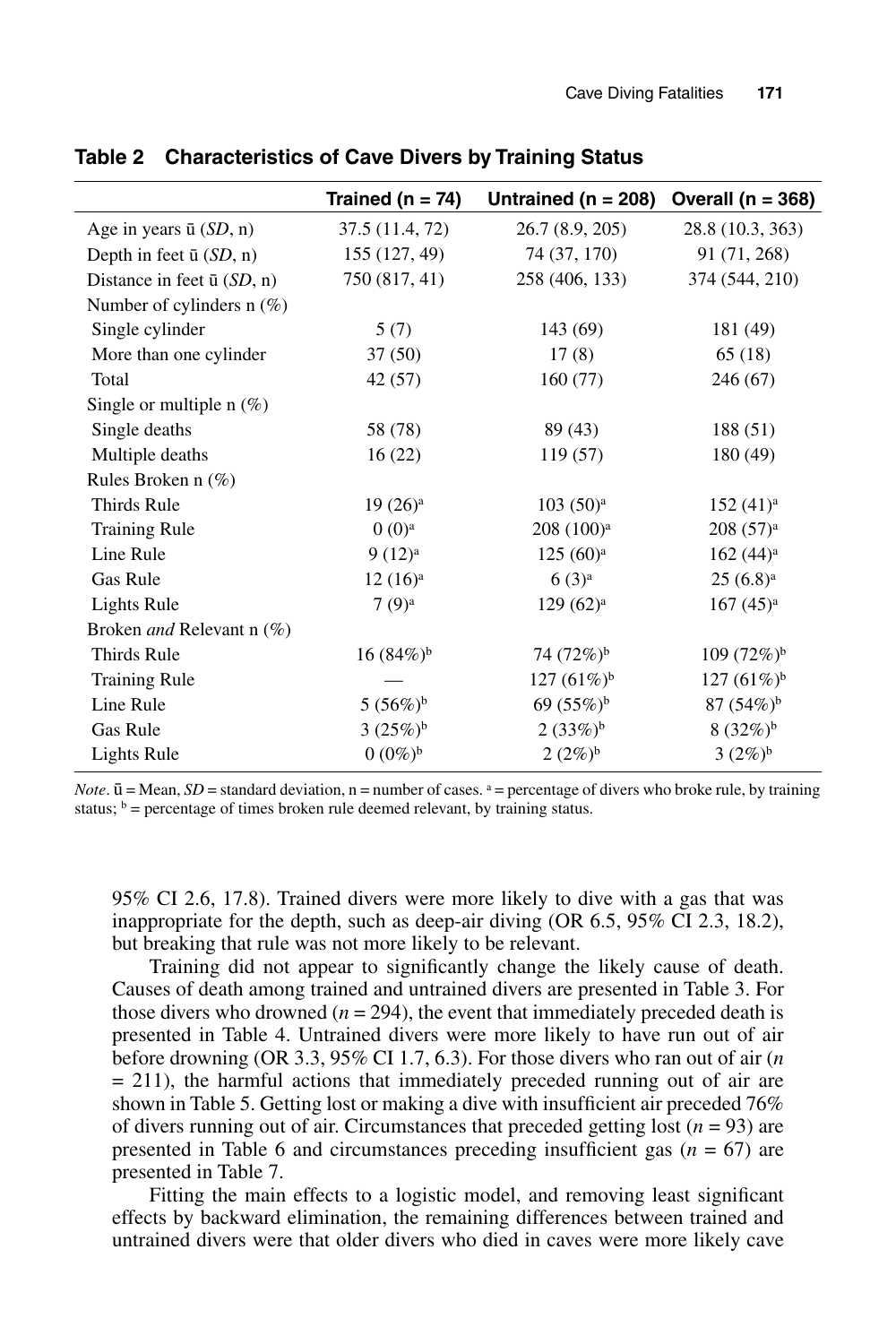| <b>Cause of Death</b> |          | Trained (n = 74) Untrained (n = 208) Overall (n = 368) |           |
|-----------------------|----------|--------------------------------------------------------|-----------|
| Drowning              | 47 (64%) | 180 (87%)                                              | 294 (80%) |
| AGE                   | 7(9%)    | $1(0\%)$                                               | 11 $(3%)$ |
| Cardiac               | 3(4%)    | $1(0\%)$                                               | 4(1%)     |
| Anoxia                | $1(1\%)$ | $1(0\%)$                                               | 2(1%)     |
| Unknown               | 16(22%)  | 25(12%)                                                | 57 (15%)  |

**Table 3 Cause of Death by Training Status**

### **Table 4 Preceding Events by Training Status for Drowning**

| <b>Preceding Event</b> |             | Trained (n = 47) Untrained (n = 180) Overall (n = 294) |           |
|------------------------|-------------|--------------------------------------------------------|-----------|
| Ran out of air         | 31 $(66\%)$ | 134 (74%)                                              | 211 (72%) |
| Did not run out of air | 15(32%)     | 31 (17%)                                               | 56 (19%)  |
| Unknown                | $1(2\%)$    | 15(8%)                                                 | 27(9%)    |

| Table 5 Harmful Actions Preceding Air Depletion by Training Status |  |  |
|--------------------------------------------------------------------|--|--|
|                                                                    |  |  |

| <b>Harmful Action</b> |          | Trained (n = 31) Untrained (n = 134) Overall (n = 211) |           |
|-----------------------|----------|--------------------------------------------------------|-----------|
| Lost                  | 14 (45%) | 62(46%)                                                | 93 (44%)  |
| Entangled             | 5(16%)   | 9(7%)                                                  | $20(9\%)$ |
| Stuck in restriction  | 1(3%)    | $3(2\%)$                                               | $4(2\%)$  |
| Entrapped             | 1(3%)    | $1(1\%)$                                               | 2(1%)     |
| Equipment failure     | 1(3%)    | $3(2\%)$                                               | 7(3%)     |
| Insufficient gas      | 8(26%)   | 49 (37%)                                               | 67(32%)   |
| Unknown               | 1(3%)    | 7(5%)                                                  | 18 (9%)   |

### **Table 6 Circumstances Preceding Getting Lost**

| <b>Preceding Getting</b><br>Lost |        | Trained (n = 14) Untrained (n = 62) Overall (n = 93) |          |
|----------------------------------|--------|------------------------------------------------------|----------|
| Silt-out                         | 5(36%) | 33(53%)                                              | 41 (44%) |
| No line                          | 4(29%) | 27(44%)                                              | 44 (47%) |
| Wrong turn                       | 4(29%) | 2(3%)                                                | 7(8%)    |
| Unknown                          | 1(7%)  | $0(0\%)$                                             | $1(1\%)$ |

### **Table 7 Circumstances That Preceded Diving With Insufficient Gas**

| <b>Preceding Insufficient</b><br>Gas |            | Trained (n = 8) Untrained (n = 49) Overall (n = 67) |          |
|--------------------------------------|------------|-----------------------------------------------------|----------|
| Poor gas planning                    | $8(100\%)$ | 48 (98%)                                            | 65 (97%) |
| Current                              | $0(0\%)$   | $1(2\%)$                                            | 2(3%)    |
| Unknown                              | $0(0\%)$   | $0(0\%)$                                            | $0(0\%)$ |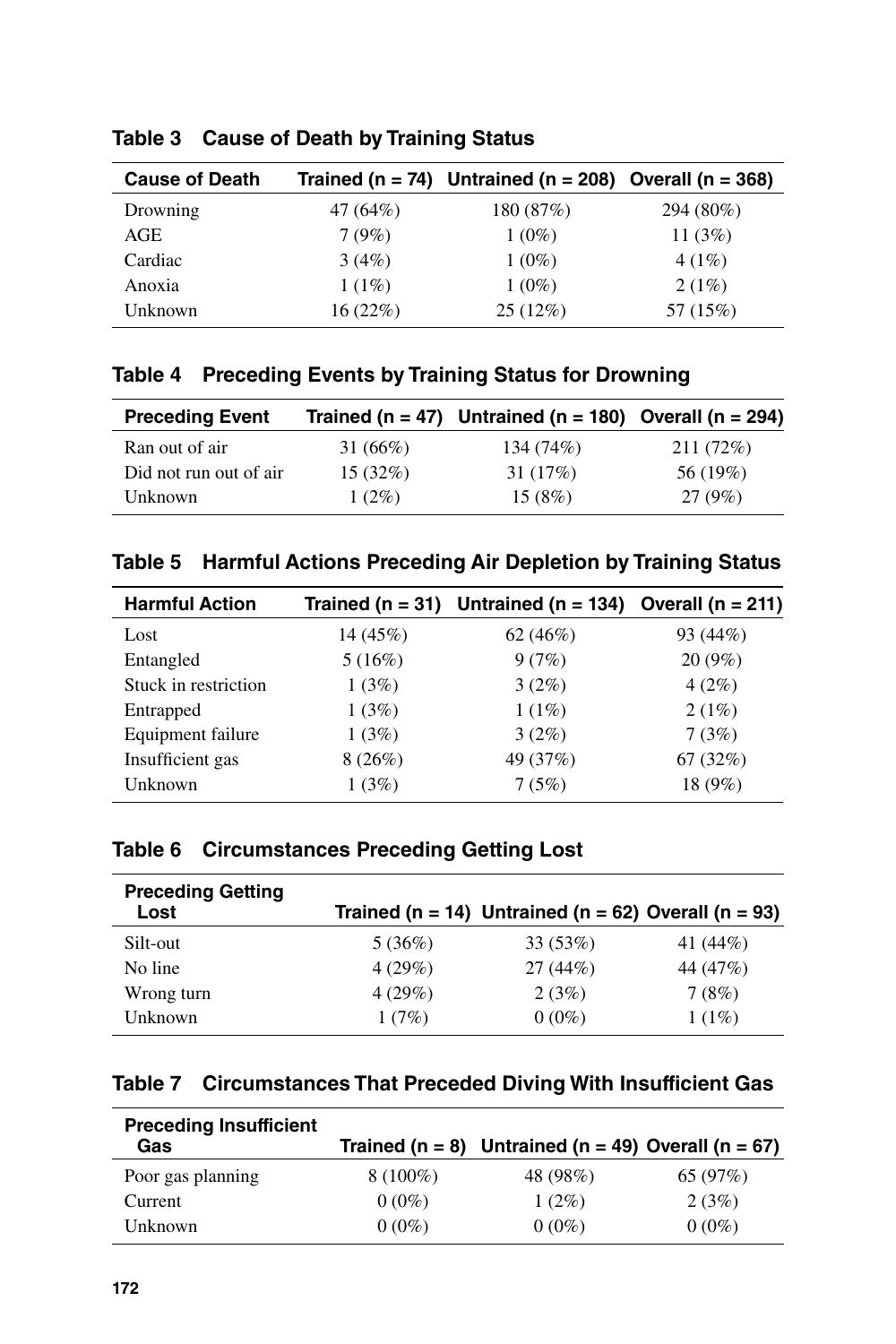diving trained (OR 1.08 per year, 95% CI 1.05, 1.12) and that cave diving trained divers were less likely to have died in a manner where breaking the continuous line rule was relevant (OR 8.99, 95% CI 4.00, 20.20) and more likely to have died alone, rather than in a multiple fatality (OR 3.49, 95% CI 1.69, 7.18). Dividing the dataset chronologically into two equal halves, early and late, and running a similar regression analysis, the differences between early and late divers were almost identical to the differences between trained and untrained cave divers.

### **Discussion**

Fatality investigations aim to improve practice through analysis of the chain of events preceding each fatality. Causality is implied in order for a process of root cause analysis to yield results with bearing on practice. Temporality alone, however, does not prove causality and the results of this study should be interpreted with this in mind. Nevertheless, the final version of the classification instrument attached as an appendix when used with defined inclusion criteria, produced substantial agreement between raters. Of course, rater agreement diminished the further back the reviewers tried to peer. The authors intend for this instrument to be used to classify other diving fatality datasets, thus enabling direct comparison(s). This is the first such instrument developed for diving fatality classification with established interrater objectivity and, as such, it represents an advancement in the field of diving fatality investigation.

It is encouraging that fewer cave diving deaths are recorded in the U.S. each year. Without knowledge of the total number of participants or number of dives made per year, one cannot say whether the overall situation has improved in recent years, other than to say recently fewer cave diving deaths are recorded annually by DAN than has been recorded in previous years. From an epidemiological point of view, these data are far from conclusive. From a public health perspective, however, decisions regarding public safety are often made with less than complete information, and we are confident this study adds significantly to knowledge of cave diving fatalities.

With tougher access conditions, negative publicity following cave diving deaths and/or the rising expense of cave diver training and equipment, it could be argued that fewer divers are diving caves than were in previous years. Fewer untrained divers are reported to be dying in caves in recent years, and the three caves accounting for the most deaths now each have access restricted to trained divers only, so it is possible these access restrictions could be, at least in part, responsible for the drop in number of annual cave diving fatalities. This would be in keeping with the Australian experience, as described earlier in the background. So too, specialized equipment has become more available over time. This study does not claim to prove that existing cave diver training is responsible for the decline in number of cave-diving deaths recorded annually in the U.S. Improved equipment and restricted access might equally explain why the differences between trained and untrained divers are the same as the differences between early and late divers.

The most common cause of death in flooded caves remains drowning, itself a diagnosis of exclusion and of little use to the design of safety initiatives. Immediately before drowning, the majority of divers ran out of air, and this was more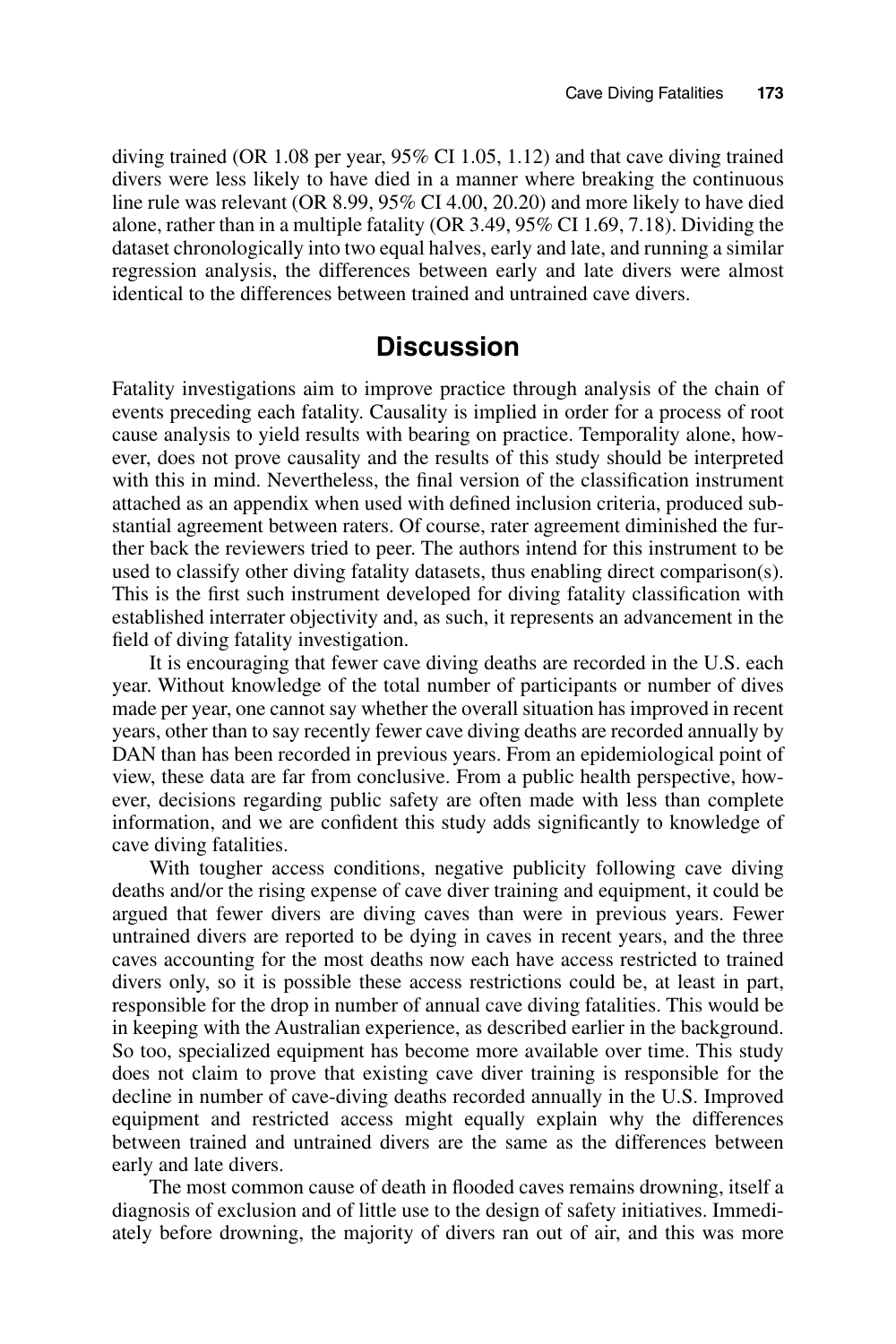likely among untrained divers. We observed that 76% of divers who ran out of air did so after either getting lost or starting the dive with insufficient gas for the planned excursion. How to avoid getting lost and how to plan one's gas needs are covered by most, if not all, cave diver training courses. This could explain, at least in part, why untrained divers were more likely to have run out of air.

Of the 67 divers known to have run out of gas after poorly planning their gas needs, only two were known to have had insufficient gas for dives in the strong currents they encountered. The remaining 65 (97%) should have had sufficient gas to escape the cave if they had turned back at one-third of their gas usage. In this sample at least, training appears to have made no difference to the consequence of poor planning. Put simply, regardless of training status, failing to plan adequately for one's gas needs leads to running out of air and drowning.

Training does appear to be associated with the circumstances that preceded getting lost. Untrained divers were significantly more likely to have dived without a guideline, thus breaking one of the five "golden rules" and were also more likely to have gotten lost after a silt-out was recorded. Trained divers were more likely to have taken a "wrong turn," perhaps a consequence of the increasing complexity of long cave systems, now often with multiple guidelines and marked routes.

Raters initially agreed which rules were broken only half of the time (51%), which illustrates how difficult it is to find obvious evidence of rule breaking from data contained within the files. Half of the classifications needed a third, joint review. The importance of each of the five rules was implied by the proportion of times breaking them was relevant to the outcome. The "gas-thirds" rule was the most likely to become relevant when broken, followed by the failure to have received training rule. Trained divers broke the continuous guideline rule far less often than untrained divers  $(12\% \text{ vs. } 60\%)$ , although when they did it became relevant just as often (56% of the time), which should reinforce the importance of this rule to all who dive in caves. Using the wrong blend of gas for the depth, for example diving with air deeper than 40 m, did not commonly precede death. Rarely was there evidence that taking fewer than the recommended three lights contributed to a death. That is not to say breaking the lights rule did not more often play a part in the outcome, but merely that the evidence did not clearly show that carrying an additional light would have prevented a diver from running out of air, the most common event to precede drowning.

Worldwide, both diving and nondiving populations alike are known to be growing older, and, as the proportion of trained divers among the dead has risen over time, it is no surprise then the mean age for trained divers (37.5 years) would be greater than for untrained divers (26.7 years).

### **Conclusions**

Table 2 suggested that the fatal exposures were greater for trained than untrained divers as indicated by depth (155 feet trained, 74 feet untrained), distance traveled (750 feet trained, 258 feet untrained), cylinders carried (50% more than one cylinder for trained, 69% only one cylinder for untrained), and diving alone (78% trained, 43% untrained). When a broken rule was relevant, the most critical broken rules were the *thirds* (84% trained, 72% untrained) and *line* rules (56% trained, 55% untrained). Being untrained was relevant for 61% of untrained divers.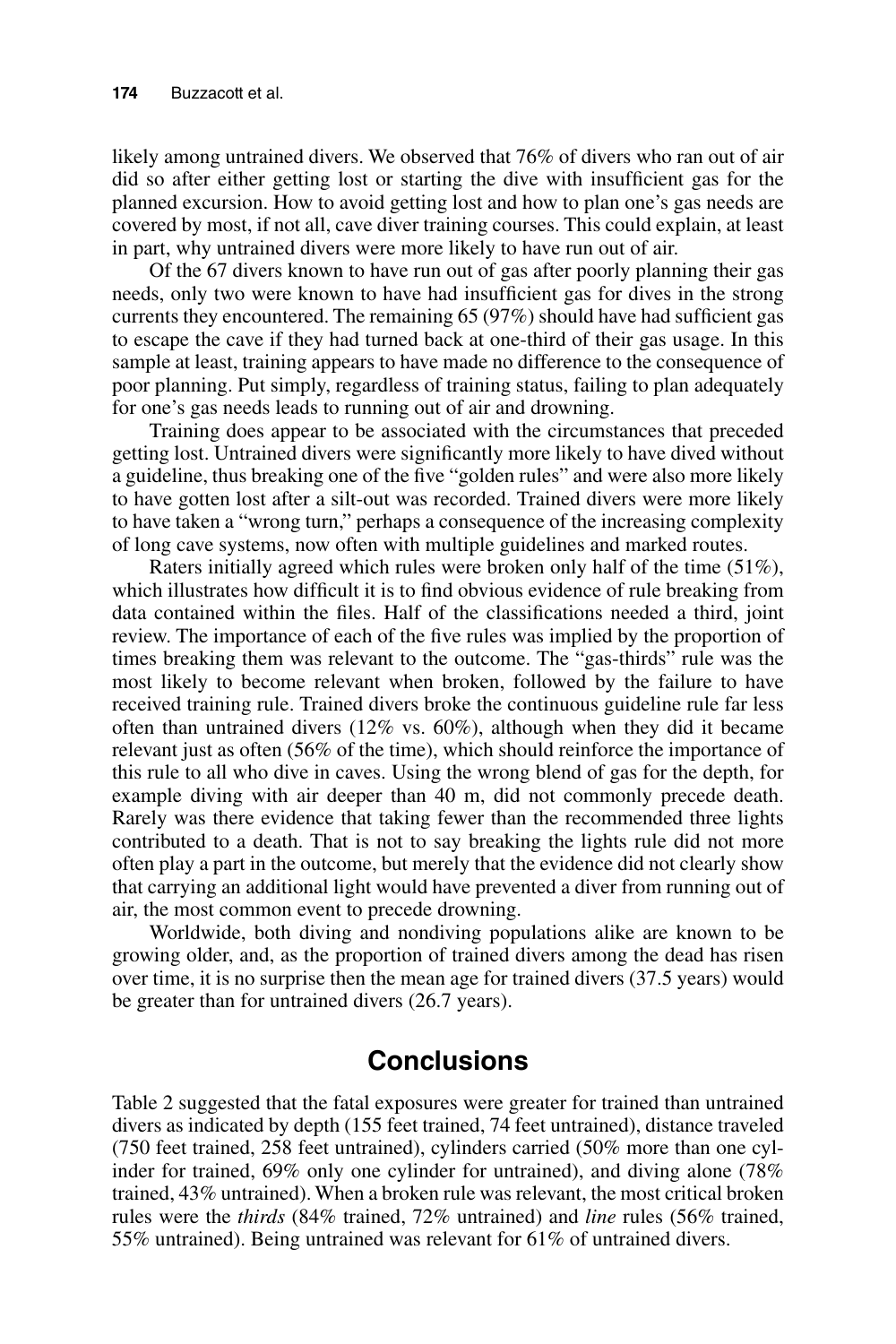The most important preceding event was running out of air (66% trained, 74% untrained), while the most important harmful actions were becoming lost (45% trained, 46% untrained) and having insufficient gas (26% trained, 37% untrained). The circumstances that preceded getting lost were silt-out (36% trained, 53% untrained), no use of a guideline (29% trained, 44% untrained), and wrong turn (29% trained, 3% untrained). The circumstance that most often preceded a dive with insufficient gas was poor gas planning (100% trained, 98% untrained).

Regarding untrained divers, one need conclude no more than they ought not dive in caves. For cave trained divers, however, there might be fewer fatalities if training placed greater emphasis on closely observing all five rules, especially the rule of thirds and using a continuous guideline. Engaging in deeper and longer dives as well as diving alone also were strongly represented among trained divers, but dives of this nature represent personal choice and are not covered by rules. We suggest cave divers remember the Pareto principle (Juran, 1945; Steindl, 2008): the majority of accidents are associated with relatively few potential causes. In this study of cave diving fatalities, the potential causes preceding death were a failure to use a continuous guideline to the surface and bringing inadequate gas for the intended dive. We recommend every cave diver give additional consideration to the use of a guideline and turn around after using one third of the gas rules above all others.

### **References**

- Allwright, P. (1999). *An analysis of British cave rescues for the period 1989 to 1998*. Sedbergh, Cumbria: British Cave Rescue Council.
- Allwright, P. (2006). *Incident Report for Period 1st January 2005 31st December 2005*. Sedbergh, Cumbria: British Cave Rescue Council
- Bauer, J. (2007). Minutes 3rd Quarter Board of Directors Meeting. *NACD Journal, 39*(4th Qtr), 35-37.
- Bozanic, J.E. (1997). *AAUS standards for scientific diving operations in cave and cavern environments: A proposal*. Melbourne, FL: Island Caves Research Centre.
- Brock, D. (2006). The learning curve: A quantitative analysis of fatal British cave diving incidents from 1980 to 2005. *CDG Newsletter*(159), 7.
- Bulling, G., & Harrison, G. (1998). *Cavern sinkhole diver course student notes*. Mount Gambier, SA: Cave Divers Association of Australia.
- Byrd, J.H., & Hamilton, W.F. (1997). Underwater cave diving fatalities in Florida: A review and analysis. *Journal of Forensic Sciences, 42*(5), 807–811.
- Byrt, T. (1996). How good is that agreement? (Letter to the editor). *Epidemiology (Cambridge, Mass.), 7,* 561.
- Chowdhury, B. (1991). *Wreck diving accident analysis 1970-1990* (No. URI-SRR-91-22). Kingston, RI: National Underwater Accident Data Centre (NUADC).
- Chowdhury, B. (1992, 12th October 1992). *Training and diving lessons from wreck diving accident analysis 1970-1990.* Paper presented at the Accident Prevention: A Community Workshop, Philadelphia, Pennsylvania.
- Churcher, R.A., & Lloyd, O.C. (1980). British cave diving accidents. *Proc. University of Bristol. Spelaeological Society*, 15(3), 161–182.
- Cousteau, J., & Dumas, F. (1953). *The silent world*. London, UK: Hamish Hamilton Ltd.
- Cumming, B. (2005). *NDC diving incidents report*. South Wirrel, Cheshire: The British Sub-Aqua Club.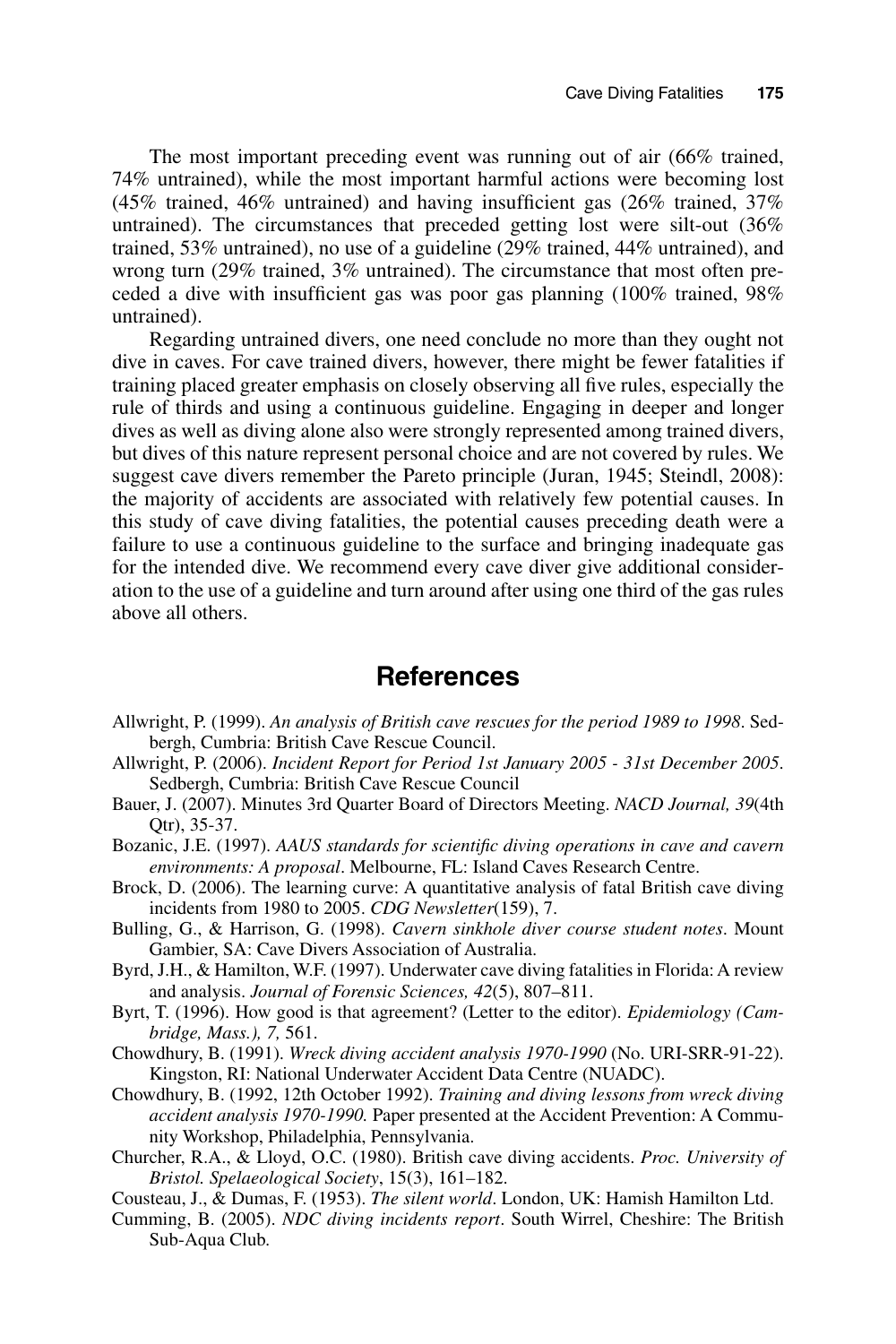- Cumming, B. (2006). *NDC diving incidents report*. South Wirral, Cheshire: British Sub-Aqua Club.
- DeLavaur, G. (1957). *Caves and cave diving*. London: Robert Hale.
- Desautels, D.A. (1970). A ten year survey of skin and scuba diving fatalities in the state of Florida. High Springs, FL: National Association for Cave Diving (pp. 10).
- Desautels, D.A. (1972). *Cave diving drowning statistics. A twelve year study.* Paper presented at the National Association for Cave Diving, FL.
- Desautels, D.A., & Briel, L. (1968). *Diving deaths in Florida: A survey of vital statistics. 1960-1967.* Paper presented at the First annual seminar on cave diving, Camp Kalaqua, Hornsby Springs, FL.
- Dodelin, C. (1997). Accidents speleologiques en France de 1985 a 1995. *INFO-Speleo Secours Francais*(45), 12-16.
- Dovenbarger, J. (1991). *Report on 1989 diving accidents and fatalities*. Durham, NC: Divers Alert Network.
- Exley, S. (1979). *Basic cave diving: A blueprint for survival*. Brandford, FL: National Speleological Society - Cave Diving Section.
- Exley, S. (1994). *Caverns measureless to man*. St. Louis, MO: Cave Books.
- Farr, M. (2003). *The darkness beckons* (Rev. ed.). London: Diadem Books.
- Gooking, J., Green, K., & Burns, J. (2005). American caving accidents. *NSS News, 63*(8 part 2), 48.
- Grey, H.V. (1992). Recent accidents: Editorial. *Underwater Speleology, 19*(5), 8-9.
- Harrison, G., Bulling, G., & Richardson, T. (1998). *Cave diver course student notes*. Mount Gambier, SA: Cave Divers Association of Australia.
- Horne, P. (1981). *South Australian diving fatalities 1950 1980*. Hove, SA: P. Horne.
- Horne, P. (1987). *South Australian diving fatalities 1950 1985* (*Rev. ed*). Adelaide, SA: P. Horne.
- Jablonski, J. (2001). *Beyond the daylight zone: The fundamentals of cave diving*. High Springs, FL: Global Underwater Explorers.
- Juran, J. (1945). *Management of inspection and quality control*. New York, London: Harper and Bros.
- McAniff, J. (1970). *U.S. underwater diving fatality statistics, 1970*. Kingston, RI: National Underwater Accident Data Center.
- McAniff, J. (1989). *U.S. underwater diving fatality statistics, 1988: With a preliminary assessment of 1989 fatalities*. Kingston, RI: National Underwater Accident Data Center.
- Mount, T. (1972). *Cave diving manual*. High Springs, FL: National Association for Cave Diving.
- Mount, T. Dickens, R., & Exley, S. (1973). *Safe cave diving*. High Springs, FL: National Association for Cave Diving.
- NCPS. (2008). *Glossary of patient safety terms: root cause analysis.* Retrieved September 23, 2008, from http://www.va.gov/ncps/glossary.html
- Schenck, H.V., McAniff, J., Schenck, M.L., & Schenck, H.V. (1972). *Diving accident survey, 1946-1970, including 503 known fatalities (No. 5)*. Kingston, RI: University of Rhode Island.
- Steindl, J. (2008). Pareto distribution. In S.N. Durlauf & L.E. Blume (Eds.), *The new palgrave dictionary of economics.* 2nd ed. Houndmills Basingstoke: Palgrave Macmillan.
- Vann, R.D., Denoble, P., Dovenbarger, J., Freiberger, J.J., Pollock, N.W., Caruso, J.L., et al. (2005). *Report on decompression illness, diving fatalities and project dive exploration: 2005 edition (Based on 2003 data)*. Durham, NC: Divers Alert Network.
- Walker, D. (1998). *Report on Australian diving deaths 1972-1993*. Melbourne, FL: J.L. Publications.